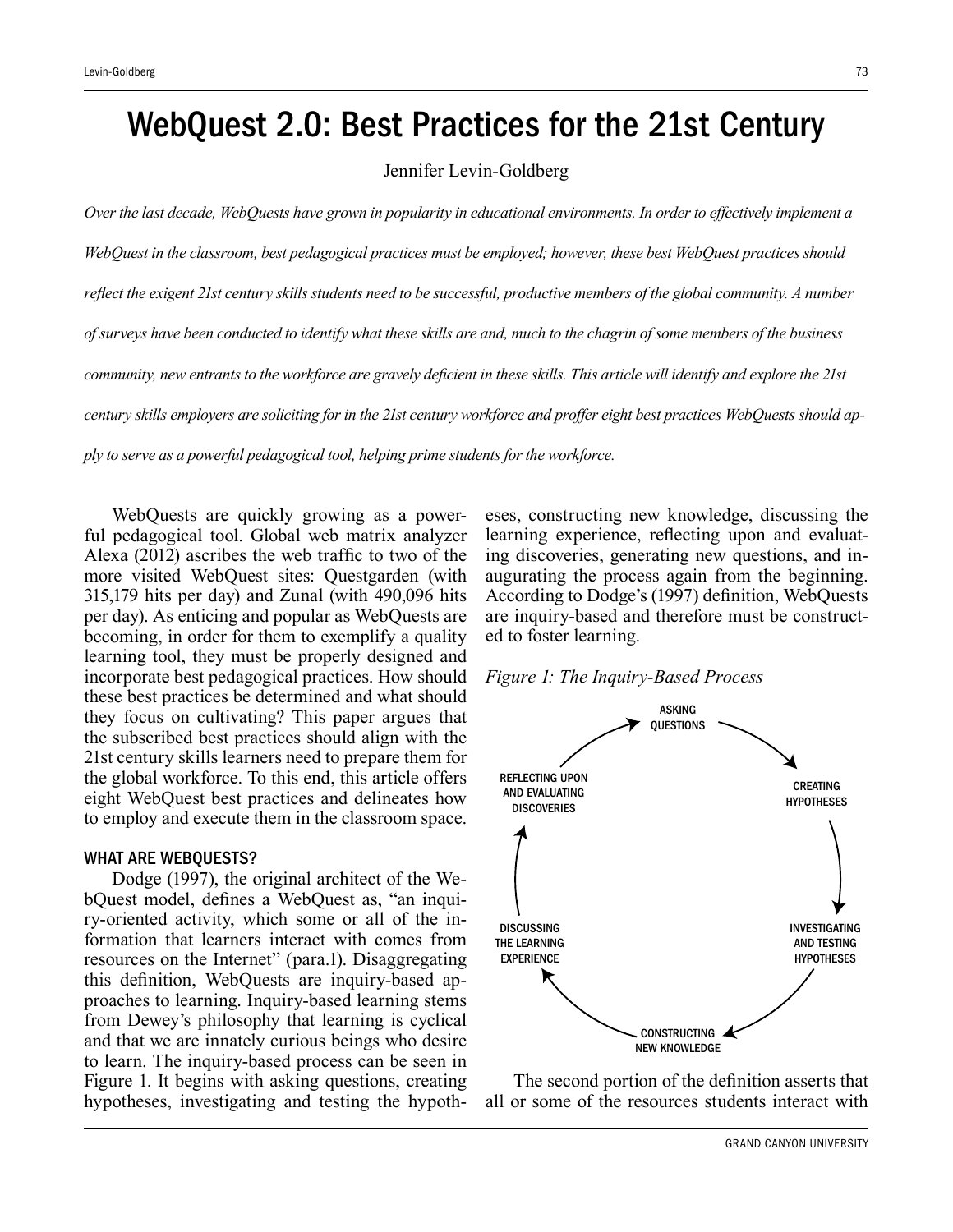be obtained via the Internet. A WebQuest cannot appropriately be employed if resources are downloaded by the teacher and then disseminated to the students to read, analyze, synthesize, and evaluate. Without active learner engagement, the learning activity is no longer a WebQuest and should be considered when defining what a WebQuest is.

The subsequent sections will propose best practices to cultivate 21st century skills necessary in the global workforce. Before advancing to what these best practices are, let us identify the skills needed in the 21st century workplace.

#### 21ST CENTURY SKILLS FOR THE GLOBAL WORKFORCE

A survey of over 2,000 companies conducted by Corporate Voices for Working Families (2012) found that, "Employers are seeking candidates with a clear understanding of 21st-century workplace demands, including the ability to work in teams, the need for wide-ranging communications skills and the aptitude to solve complex problems" (p. 4). In a collaborative survey initiated by The Conference Board, Partnership for 21st Century Skills, Corporate Voices for Working Families, and the Society for Human Resource Management (2006), the top five skills employers desired new entrants possess were professionalism, teamwork, oral communication, ethical and moral responsibility, and reading comprehension. In the same study, the surveyed companies claim that in these essential skills, new entrants were gravely deficient.

When these companies were asked to project the anticipated skills exigent in the next five years, they asserted fluency in a second language, critical thinking and creativity, and the ability to make positive and appropriate choices. A study was conducted by the International Summit on the Teaching Profession, hosted by the United States Department of Education and the Organization for Economic Cooperation and Development, in an effort to identify the 21st century skills educational institutions worldwide would need to embed in their curricula in order to better prepare learners for the global workforce (Schleicher, 2012). The Summit involved more than 250 researchers and 60 institutions. The compulsory 21st century skills identified were classified into four categories as seen in Table 1 (below).

# *Table 1: Compulsory 21st Century Skills*

| Category                 | <b>Skills</b>                                                                                         |
|--------------------------|-------------------------------------------------------------------------------------------------------|
| <b>Ways of Thinking</b>  | Creativity, critical thinking, problem-solving, decision-<br>making and learning                      |
|                          | Ways of Working Collaboration and communication                                                       |
| <b>Tools for Working</b> | Information and communications technology (ICT) and<br>information literacy                           |
|                          | Skills for Living in the WorldCitizenship, life and career,<br>and personal and social responsibility |

Examining these 21st century skills identified by members of the global business community to prime learners for the marketplace, one must wonder if educational institutions are leading students to attain these skills. According to the survey conducted by The Conference Board, Partnership for 21st Century Skills, Corporate Voices for Working Families, and the Society for Human Resource Management (2006), the answer is a resounding "no." The surveyed respondents state that 42.4% of high school graduates are overall deficient in workforce readiness skills, 69.6% in critical thinking and problem solving, 70.3% in professionalism and work ethic, 80.9% in written communication, 38.4% in reading comprehension, and 72% in basic grammar and spelling. Another study conducted by the Manpower Group (2012) interviewed over 38,000 employers globally and found that, according to interviewees,33% of applicants lacked technical competencies or "hard skills" to perform. These hard skills include industry specific qualification and knowledge, operation of equipment, computer/information technology skills, speaking/verbal skills, and the ability to speak a second language. The "soft skill" deficiencies these global employers enumerated were interpersonal skills, motivation, team work/collaboration, professionalism, adaptability, problem solving/decision making, and attention to detail.

In examining this data, one may believe that many educational institutions are not equipping students with exigent 21st century skills for the global workforce. WebQuests, if properly created and developed, can be an effective pedagogical tool to help students develop 21st century workforce skills. In order to appropriately infuse WebQuests into one's instructional practices, best practices for implementation must be explored. The next section will describe the best WebQuest practices that complement 21st century workforce skills.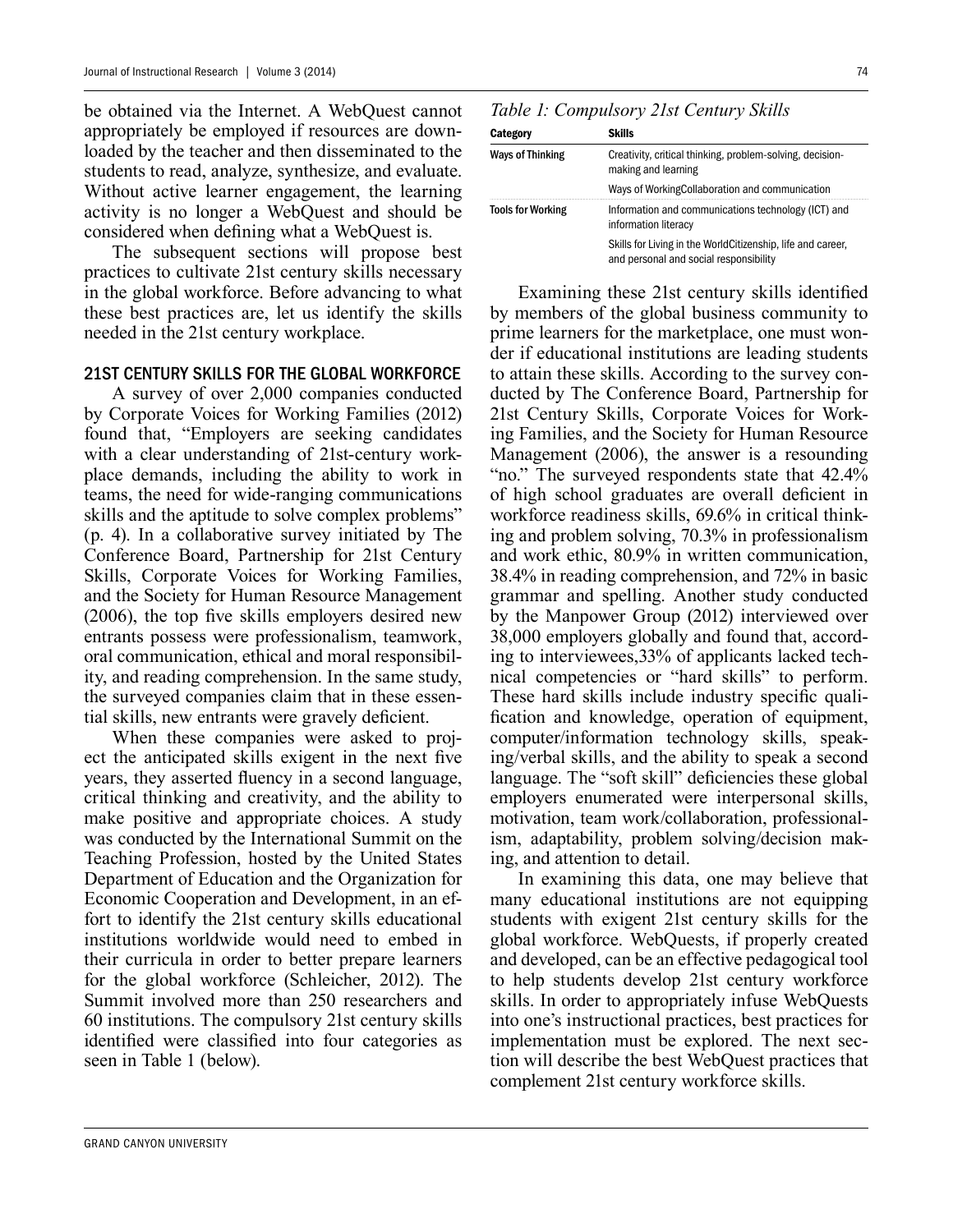#### WEBQUEST 2.0 BEST PRACTICES

According to the aforementioned studies, 21st century workforce skills include a range of skills, such as collaboration, cooperation (teamwork), communication (written and verbal), creativity/ innovation, critical thinking and problem solving, information and communication technology (ICT) literacy, field-based knowledge acquisition and mastery, professionalism/work ethic (motivation, completion of tasks, maintaining deadlines, attendance, punctuality, and possessing a positive attitude), adaptability, reading comprehension, and responsible/accountable global citizenry. WebQuest best practices should try to emulate as many of these skills as possible. Below are eight WebQuest best practices that accommodate these 21st century skills needed in the global workforce. If educators want WebQuests to serve as a method for teaching 21st century workforce skills, it is necessary to employ the following eight best practices.

### *1. Create Collaborative and Cooperative Tasks*

WebQuests should assign group-oriented tasks where there is a common goal amongst its members, and everyone must participate in order to achieve the means to the end. Before we discuss this best practice strategy, it is important to dissect the difference between collaborative and cooperative learning. Kozar (2010) differentiates the two by stating, "Cooperation can be achieved if all participants do their assigned parts separately and bring their results to the table; collaboration, in contrast, implies direct interaction among individuals to produce a product and involves negotiations, discussions, and accommodating others' perspectives" (p.17). Since collaboration is one of the requisite 21st century skills employers feel new entrants need but severely lack, WebQuests can help develop and foster this skill. This is not to imply that cooperative tasks are not imperative. Team building and working well with others was another essential skill employers identified. Various roles can be given to group members in order to ensure that all participate, but it is what the students do with their ascribed role that will determine if the task is collaborative. In order for a WebQuest to be considered collaborative, after learners investigate their individual roles, they must come together in consensus to decide how to proceed and to accomplish their assigned goal or task. This cannot

be achieved unless all perspectives have been discussed, analyzed, and synthesized (group accountability) and all members must have completed their individually ascribed task (individual accountability). An example of how to engender a collaborative and cooperative assignment would be to ask students the following:

*The year is 1861 and Abraham Lincoln decided to organize a cabinet composed of individuals representing various perspectives. Your group members have been selected to be a part of this esteemed cabinet and your job is to come up with the best solution/resolution to avoid imminent bloodshed. Your group members consist of a free African slave, an affluent Southern cotton plantation owner, an affluent Northern Industrialist, a small abolitionist Northern farmer, a Southern slave, a Northern Protestant, and a Southern nonslave holder. How can you avoid a civil war by accommodating as many of your cabinet members' perspectives as possible? After your cabinet has decided how to achieve this, you will create a presentation to give to the Congress. Each cabinet member will participate in the presentation. Your presentation will be a PowerPoint that must include additional modes of media, such as audio (sound bytes, podcasts, speeches, songs), videos, and images (pictures, graphs, diagrams, political cartoons, photographs). The presentation must be at least 10 minutes in length. Please read the rubric to see how your group will be evaluated further.* 

Notice that in this example the students have a common goal, a solution/resolution to avoid a Civil War, and they must be aware of the various perspectives involved and respectfully consider these manifold positions in order to accomplish the task. However, in order to consensually create a solution/resolution, the group must work cooperatively and collaboratively.

# *2. Task Must Invoke and Foster Critical Thinking for Creative Problem Solving and Innovative Ideas*

According to Scriven and Paul (1987), critical thinking is: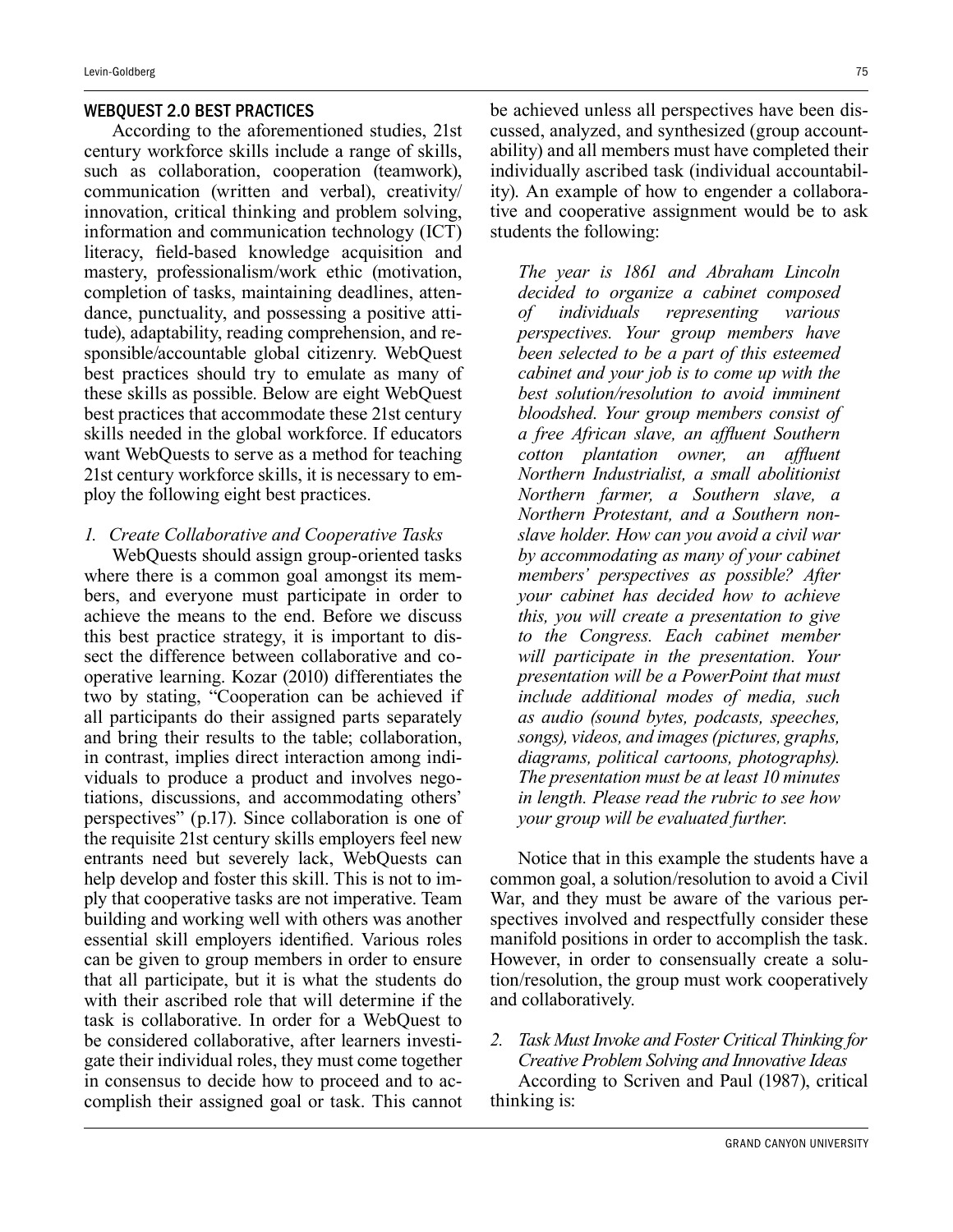*The intellectually disciplined process of actively and skillfully conceptualizing, applying, analyzing, synthesizing, and/ or evaluating information gathered from, or generated by, observation, experience, reflection, reasoning, or communication, as a guide to belief and action. In its exemplary form, it is based on universal intellectual values that transcend subject matter divisions: clarity, accuracy, precision, consistency, relevance, sound evidence, good reasons, depth, breadth, and fairness. (para.1)*

Critical thinking skills are incorporated into problem solving. Problem solving is comprised of identifying the problem, analyzing the problem, devising possible solutions, evaluating potential solutions, selecting the best solution, and reevaluating and reflecting upon the selected solution. The critical thinking skills involved include application, analysis, synthesis, and evaluation. Therefore, the WebQuest task should emulate a challenging problem where critical thinking skills are engaged. Creativity plays an integral role as well. Critical thinking involves more than the abstract, such as processing data and facts in order to apply the higher levels of Bloom's Taxonomy, but the conceptual as well. Creative thinking is subsumed in this application. According to Harris (2012), creative thinking is:

*The ability to generate new ideas by combining, changing, or reapplying existing ideas…the ability to accept change and newness, a willingness to play with ideas and possibilities, a flexibility of outlook, the habit of enjoying the good, while looking for ways to improve it. (para. 1)* 

In order for learners to cultivate this skill, the task must require them to generate new ideas, think "outside the box," and consider alternative ideas and suggestions. This can be accomplished with a WebQuest that asks students to formulate their own solution to a problem rather than furnishing it for them or asking them to choose from teachergenerated choices.

## *3. Require Written and Oral Communication Within the Task*

WebQuests should charge learners to produce both a written product and an oral presentation. The guidelines and rules for both of these can be specified in a rubric. For example, utilizing the Six Traits of Writing (Education Northwest, n.d.) in the rubric will encourage further practice cultivating writing skills which employers claim students lack. There are various forms of writing, such as narrative, expository, persuasive, research, and response to literature. Educators need to decide which to foster for a WebQuest assignment. A WebQuest assignment may focus on one or several of these forms of writing. For example, students may be ascribed the role of scientists and must orally present to their fellow colleagues the current state of the global climate, what to expect in the next ten years, and the role the global community should play in managing and rectifying it. Their task will be to research all relevant theories and decide which they subscribe to, followed by suggestions on how to remedy any concerns. The presentation must include a written persuasive synopsis to disseminate to each member in the audience and an extensive researched paper to the Chair of the United States Geological Survey (USGS), or the teacher, in order for the audience to follow along. The presentation must also exhibit visual components utilizing Web 2.0 tools. This example encompasses both researched and persuasive forms of writing.

Oral communication skills are essential to cultivate for the 21st century workforce as well. Learners need practice executing public presentations; therefore, WebQuests should include an oral component, whether it is a formal presentation, a debate, a class discussion, or small group discussion with the teacher as a moderator or facilitator. In order for students to conduct an effective presentation, they need to be taught how to effectively give one. Tips on giving competent and compelling presentations include: (a) being cognizant and versed in the material; (b) organizing one's thoughts and outlining what to say; (c) practicing the speech; (d) articulating the message well; (e) knowing the audience (who are they, how much do they already know, what is their age level, etc.); (f) making eye contact with the audience; (g) starting with an interesting introduction and ending with a brief synopsis and intriguing or challenging ques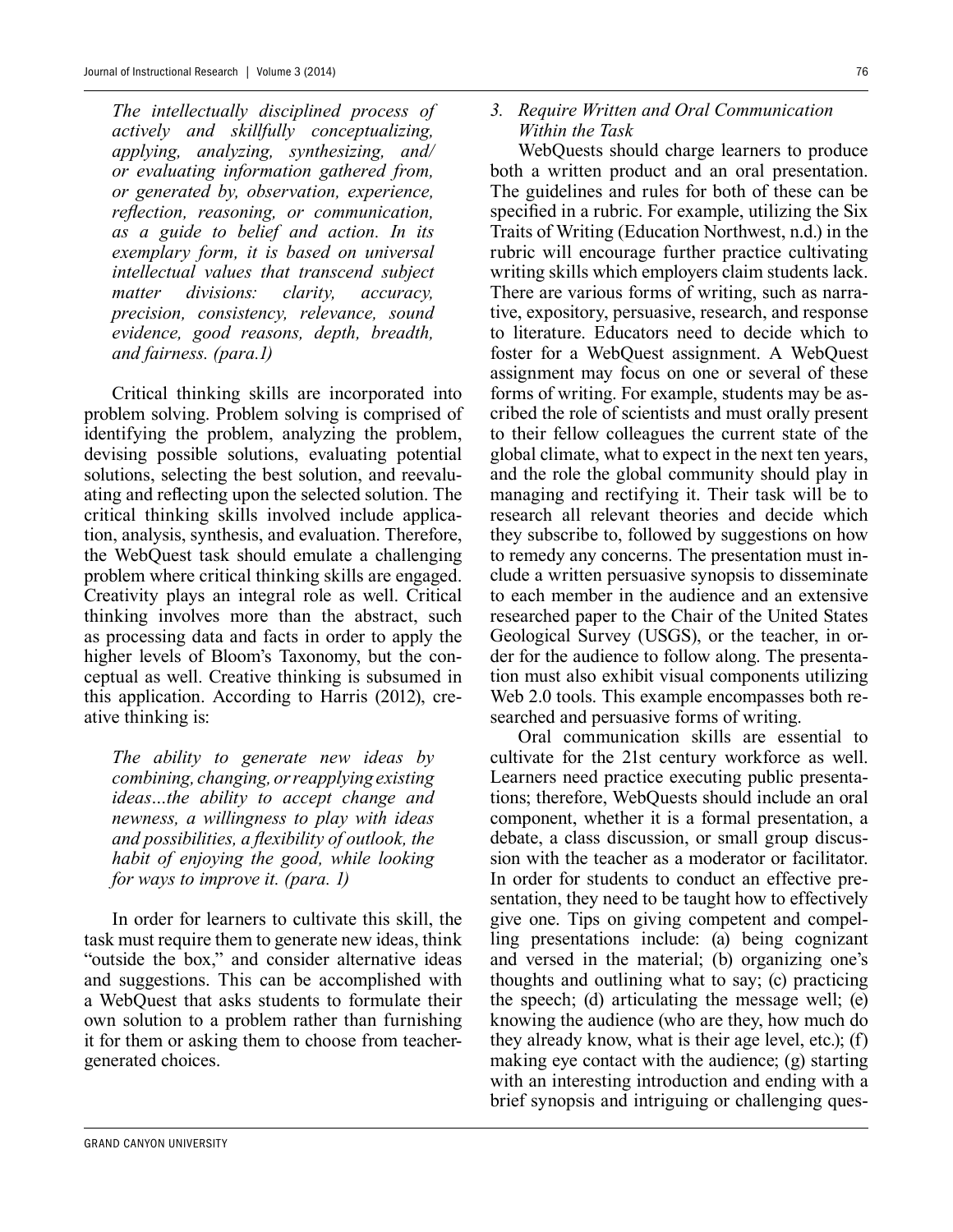tion or point; (h) keeping the speech conversational and potentially using narratives and/or inserting personal experiences;(i) using inflexion in one's tone and avoiding a monotone voice; (j) using visual aids and selecting them wisely; (k) including a handout or outline for the audience to utilize; and (l) trying to include the audience by posing and answering questions or including them interactively. Students need practice employing these components before being ascribed a summative evaluation of them. After appropriate practice, WebQuest tasks should include this skill.

# *4. Integrate and Require ICT Skills from Beginning to End*

Egan and Education Testing Services (n.d.) define ICT skills as "the ability to use digital technology, communication tools, and networks to define, access, manage, integrate, evaluate, create, and communicate information ethically and legally in order to function in a knowledge society" (slide 4). Acceding to this definition, WebQuests should require considerable research skills. Students need to be capable of performing effective Internet searches, utilizing search engines, evaluating a source's credibility, validity, and reliability, collecting and analyzing the data's objectivity, and determining the purpose of the website's perspective. Students must also have an awareness of copyright laws and learn how to properly cite in order to avoid plagiarism. Since students need to be responsible for searching, accessing, and evaluating research, the teacher should be conservative when supplying direct websites for students to go to unless it is imperative for consistency in data acquisition. Nevertheless, in order to foster 21st century ICT skills, learners need to be cogent in researching appropriate and accurate information. This also nurtures knowledge acquisition skills which employers also feel new entrants are lacking for the 21st century workforce.

Students also need to be versed in how to communicate asynchronously and synchronously utilizing technology, such as email, videoconferencing, like ooVoo or Skype, listservs, wikis, blogs, chat groups, and social networks, like Facebook, Twitter, and LinkedIn. This ICT skill should be incorporated into WebQuest assignments. For example, if students are asked to evaluate and take a stance on whether outsourcing is good or bad for the American economy, they could videoconference with Thomas Friedman, author of The World is Flat (2005) and The World is Hot, Flat, and Crowded (2008). Followed by perhaps blogging or tweeting Lou Dobbs regarding his position on outsourcing in his book, Exporting America: Why Corporate Greed Is Shipping American Jobs Overseas (2004). Another example may involve students determining if the American education system is as rigorous and is properly preparing learners for the 21st century workforce as other countries' education systems. In this assignment, students may be encouraged to Skype, Facebook, email, and chat with students from Canada, South Korea, Israel, Japan, and Australia asking them questions about their educational day, curricula, instruction, assessments, hours spent studying, extracurricular activities, relationships their schools have with other stakeholders, mentorships, internships, or community service projects, or examples of assignments or tests utilizing Google Drive.

Lastly, learners need to know how to use and create various Web 2.0 tools, such as podcasts, videos, webpages, blogs, wikis, avatars, videoconferences, social networks, WebQuests, online presentation tools, like Tiki-Toki, Prezi, visual.ly, and SlideRocket. In order for students to successfully execute and employ these diverse modes of media, they must be allotted time to learn and practice utilizing them. This could be accomplished in a media course or during class time. The instructor may require students to create a product for the WebQuest task using a few select Web 2.0 tools in an effort to make students more comfortable and well versed in these tools while building their ICT repertoire.

Embedding ICT skills into a Webquest will not only engender more adroit technical and digital literacy but endow learners with the exigent 21st century ICT skills employers seek. WebQuests can accomplish this by requiring students to closely research sources and resources via the Internet, prudently evaluate and select accurate, valid, and reliable data, and conclude with an innovative product utilizing Web 2.0 tools.

# *5. Formatively and Summatively Assess for Knowledge Acquisition*

Learners must be held accountable for mastering the given topic or concept throughout the WebQuest task. There are several ways to ensure students are comprehending information. Teachers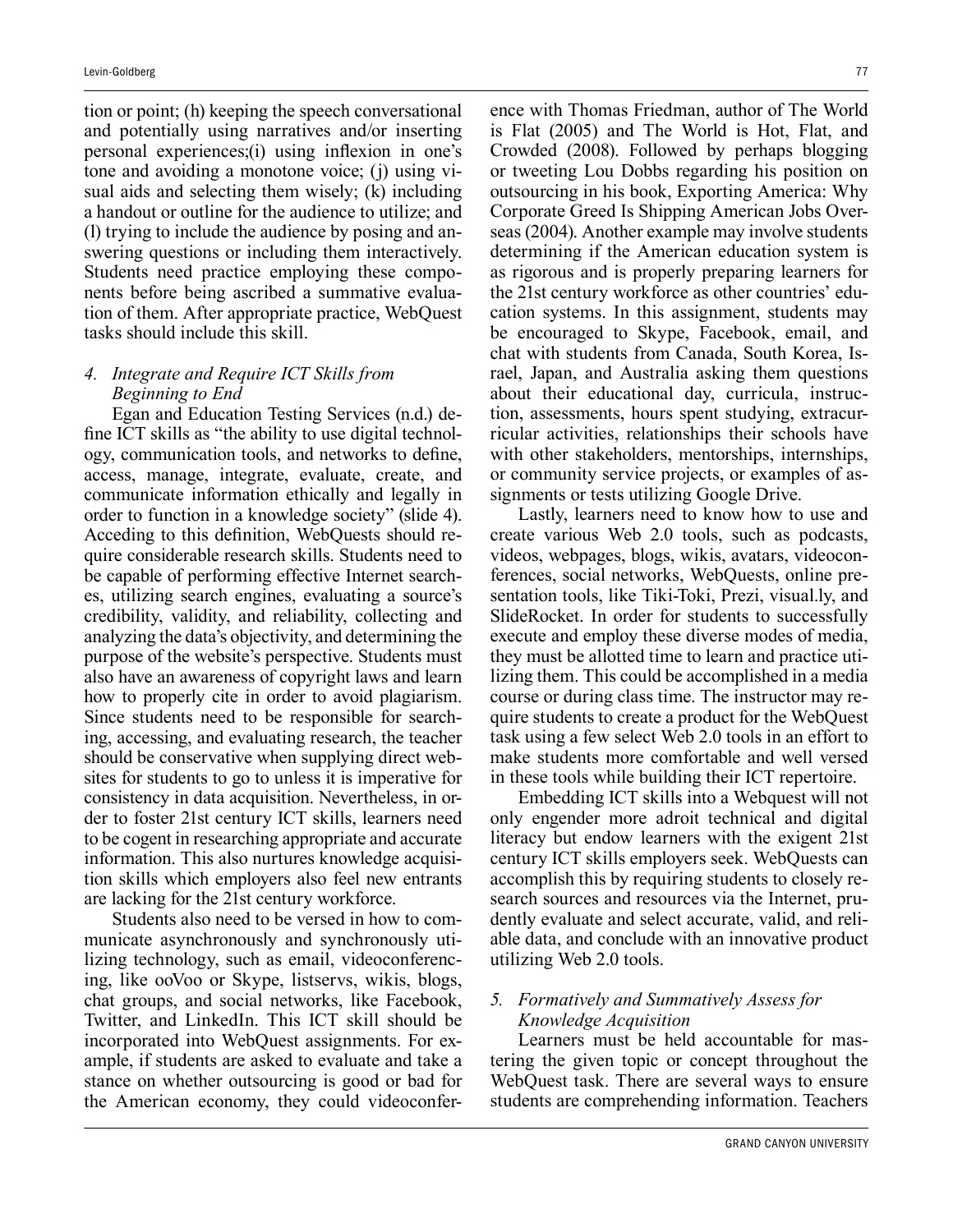can schedule individual and/or group conferences throughout the assignment or give formative assessments during specific stages of the task by administering online quizzes, posting discussion and reflective questions, or requiring the completion of short answer essay questions. Before moving on to the next task, students would need to successfully demonstrate understanding and mastery of the material up to that point.

Summatively, the students should complete a product utilizing Web 2.0 tools and present it to an audience of peers. The optimal manner to evaluate the end product is via a rubric. Rubrics allow students to see how their performance will be evaluated; identifying the differences between poor and exemplary work (Erlandson, n.d). Considering that most employers determine their employees' success and failure with performance-based evaluations, rubrics not only abet students with what they need to do to earn solid grade but equip them with details on how they will be evaluated in the 21st century marketplace. Rubrics should be well defined and avoid as much subjectivity and ambiguity as possible. For example, if evaluating students on their presentation skills, elaborate what they are being assessed on and how they need to earn the maximum amount of points. Furnish examples and non-examples. Then provide students a few models to evaluate utilizing the given rubric and determine how each should and would be evaluated. Engaging in this exercise will help facilitate understanding of the performance expectations.

# *6. Incorporate Various Learning Styles into the Task Encouraging Adaptability*

A learning style is one's preferred mode of learning. The Institute for Learning Styles Research (1996) identifies seven perceptual learning styles: (a) print-oriented learner (prefers seeing the written word); (b) aural learner (prefers listening); (c) haptic learner (prefers hands-on approach; tactile learning); (d) interactive learner (prefers verbalizing; talking to others); (e) kinesthetic learner (learns by doing; needs whole body movement to concentrate and process information); (f) olfactory learner (uses smell and taste to learn); and (g) visual learner (needs visual aids/ nonlinguistic representations, such as images, diagrams, and graphs).People learn differently; therefore, WebQuests should accommodate as many of these learning styles as possible.

Requiring students in their research to read and take notes on their data acquisition, including text within the WebQuest and its resources, blogs, chat groups, online collaborative document sharing, and the production of a written product will support the print-oriented learner. Inserting podcasts and videos, music, sound bytes, blogs, and videoconferences will gratify the aural learner. Including online educational games, interactive websites, virtual field trips, avatar construction, and the creation of products that utilize keyboarding, as well as diverse media tools, especially for artistic works, will assist the haptic learner. Embedding social networking, blogging, educational chat groups, video conferencing, emailing, collaborative reflective inquiries, group discussions, collaborative projects, instant messaging, and idea and document sharing with web tools like Google Drive, Backpack, and AirSet will appease the interactive learner. Embedding interactive websites that include drop and drag and other mouse-related movements, keyboarding, creating products with Web 2.0 tools, online simulations ,three dimensional graphics and avatars, virtual field trips, videoconferences, and various graphic and note-taking packages, like Notepad, PhotoShop, Corel Paint, and OneNote will assuage the kinesthetic learner.

Incorporating an array of visuals such as videos, images, maps, photographs, cartoons, posters, avatars, graphs, diagrams, charts, demonstrations, videoconferences, presentations, like PowerPoint, Prezi, VoiceThread, and Animoto, augmented realities like Layar, timelines using Tiki-Toki, and infographics, such as Piktochart and visual.ly, will help support the visual learner.

Certainly, students need to be exposed to and practiced in a variety of learning styles in order to foster adaptability. Requiring students to read, hear, view, interact, create, and collaborate will not only develop and cultivate students in a diversity of skills but foment and hone adaptability, a 21st century skill employers charge new entrants need.

### *7. Create Authentic, Applicable, Relevant, Real World Tasks*

WebQuest tasks should emulate organic scenarios, problems, or events occurring in the world around them and should be applied to a variety of contexts. The more genuine and relatable the tasks are and the more students are given the opportu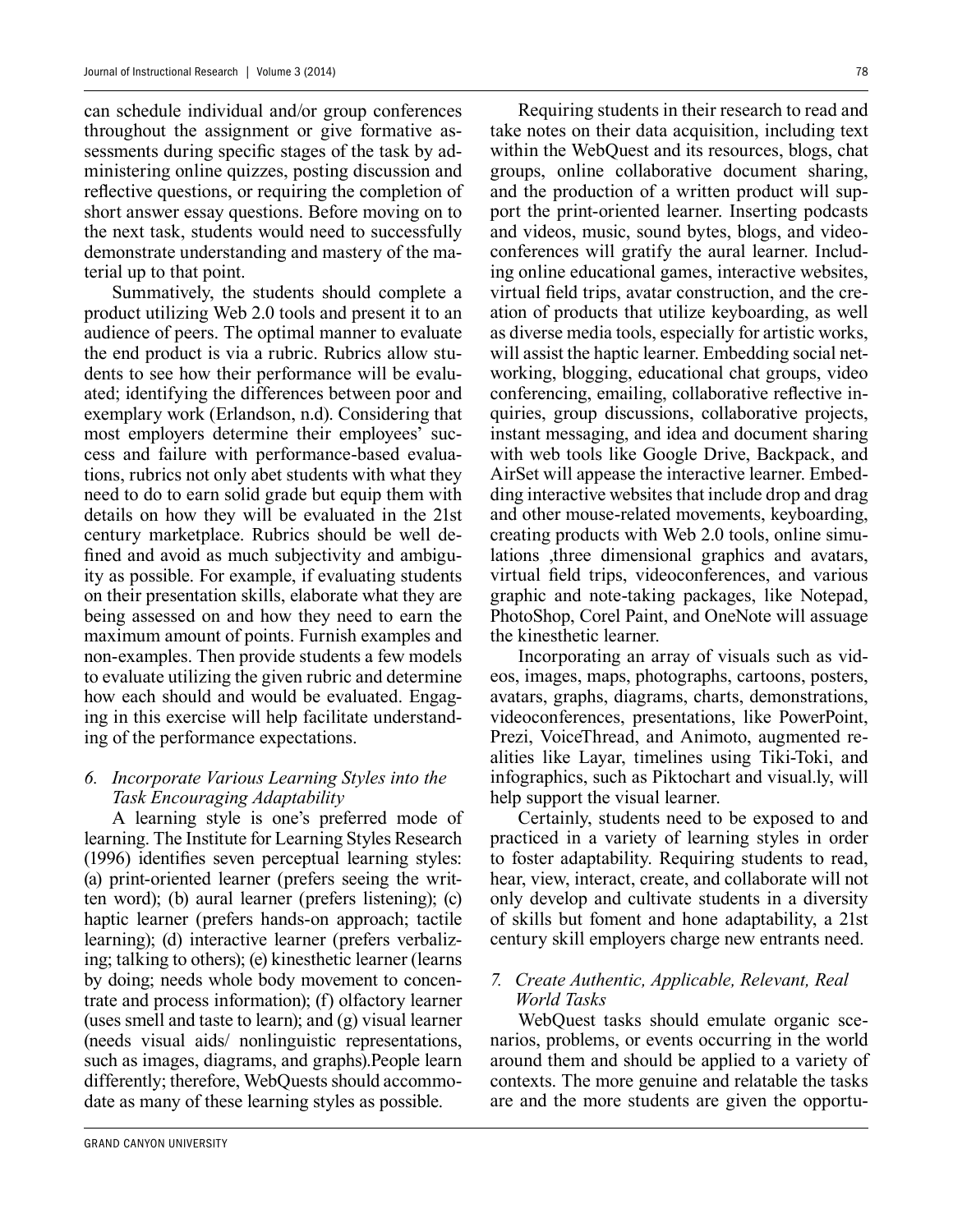nity to apply these events to other contexts, the more likely they are able to cognitively transfer the knowledge to memory (Darling-Hammond & Austin, n.d.; Willis, 2006) and behaviorally perform and enculturate these skills into the 21st century workforce (Lombardi, 2007). Though the outcomes listed above are distinct, there is significant overlap. Authentic tasks equate what is being learned to real world contexts; application is the cognitive process that occurs when connecting the new concept to other situations or concepts; relevancy allows the learner to make connections to what they are learning to their individual lives, and the pertinence of real world tasks is incorporating a real world issue, scenario, or event into the learning in order for students to make and apply connections to their life. Each component is discrete, yet interwoven.

Looking back at the first example involving the Civil War, after students engender a solution or resolution to avoiding war, students may be asked to relate the American Civil War and how they decided to avoid the conflict with recent civil wars, like those in the Sudan and those in the Arab Spring. Instructors may also include a concluding exercise with a relatable issue or fictitious event that involves the students in their school or community, asking them to apply what they learned along with their decision-making skills to the new context/situation. Can they relate the new learning across curricula? Are there any ongoing civil wars, like in Uganda? Is there anything they can do or people they can reach out to assist, share ideas, and seek more information? Who can they communicate with and how? Who else can they involve locally, nationally, and globally? Are there any outreach programs, charity events, aid, or educational awareness they can orchestrate or participate in? What Web 2.0 tools can they use to achieve these endeavors?

### *8. Embed Individual and Global Accountability and Responsibility into the Task*

According to surveys, employers maintain that professionalism/work ethic and responsible global citizenry are imperative 21st century skills new entrants are missing. Professionalism/work ethic includes being motivated, completing tasks, adhering to deadlines, attendance, punctuality, dressing appropriately for the job, and emulating a positive attitude (Norton, 2010; Vitez, 2012). Responsible global citizenry can be delineated as being cognizant of international challenges, regulations, decorum, and fluency in another language (Olds, 2012). Considering these 21st century skills are lacking in many individuals who are entering the workforce, incorporating and fostering these traits in Web-Quests is vital and can be accomplished by embedding individual and global accountability and responsibility into assignments.

One way to achieve this is by creating individual and group deadlines, assignments, assessments, reflections, and project agreements. The individual accountability component will cultivate and hone individual professionalism/work ethic attitudes and behaviors and the group accountability component will nurture and develop the collaborative and cooperative skills employers solicit. To ascertain individual accountability, checklists can be included with assigned duties (designated by the group, individual, and/or teacher), deadlines, and behavioral objectives. This way, an educator can ensure each group member is contributing to the group task and, if not, consequences can be addressed with the individual and not the entire group. Educators can potentially impede this behavior by not only monitoring checklists but also scheduling individual and group conferences in order to audit progress.

WebQuests should also include reflections, either embedded in the WebQuest itself or a hyperlink to a blog or wiki. These reflections should explore both knowledge acquisition of the topic and attitude toward the learning content, its process, and group relations. If a student does not understand the topic, then the teacher must step in and assist via differentiation of content, process, or product. This can be determined though formative assessments and conferencing before the student fails summative assessments or prevents the group from progressing or performing optimally.

Another way to determine student attitudes is by reading individual and group reflections. If group members express concern over an individual's lack of performance or poor attitude, the teacher can quickly identify it and intervene. However, the student's academic insufficiencies should not impede the group's overall performance. If after the student has been given differentiated support, individual conferencing, and guidance and still chooses to not learn the material or alter their attitude, academic consequences should be enacted. WebQuests should be comprised of two grades: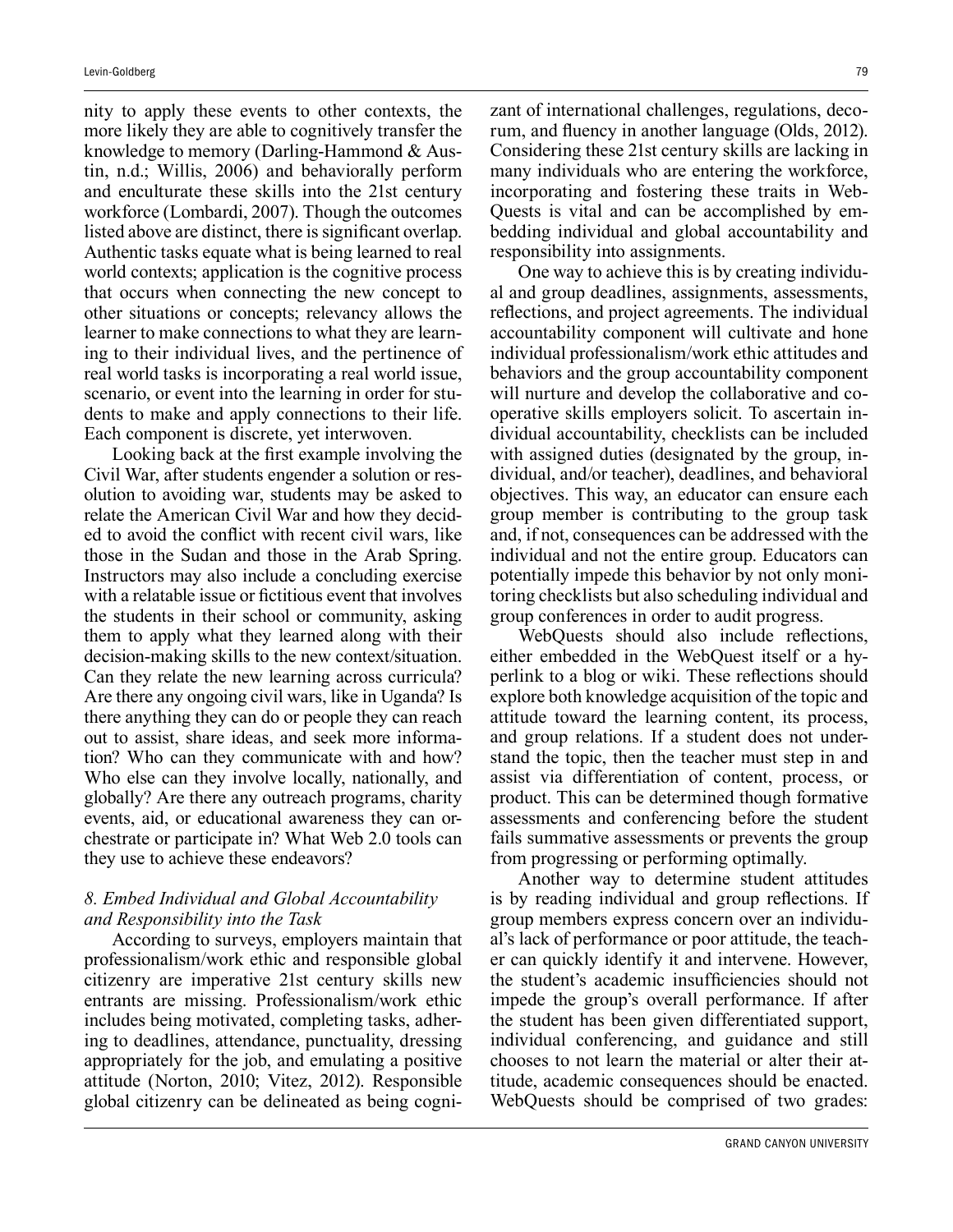individual and group. If the student elects to not modify their behavior or attitude, both of these grades will be affected for that individual, but not for the group. The group's overall grade will no longer incorporate that individual's contributions (or lack thereof).

WebQuests should include project agreements amongst the members articulating what each member will perform, how to appropriately communicate (etiquette/netiquette) with group members, how to avoid and resolve conflict, and the consequences for failing to adhere to the group's project agreement. Some project agreements may include time tables and deadlines. After the project agreement has been completed, it should be submitted to the teacher for review and serve as a reference and guide, especially if an individual is exhibiting substandard behaviors or attitudes.

Global responsibly can also be built into a WebQuest. Employers contend that new entrants need to be more globally knowledgeable regarding international challenges and regulations. WebQuests can accommodate this by requiring students to consider, compare, locate, and evaluate global issues/events and relate them to the topic. For example, referring to our first example on the American Civil War, students could be asked to relate the American Civil War to those of the Arab Spring and the Sudan. What are the similarities and differences? How and why did each begin? How did each end or are they still ongoing? How did their suggestions for resolving the American Civil War compare to the measures the other civil wars attempted and implemented? Could the other civil wars have been avoided if applying their method of resolution they selected for the American Civil War? Why or why not? Did they consider the economic, political, religious, and social contexts?

Employers also expressed the need for appropriate decorum to be observed, practiced, and respected when interacting, conducting, and soliciting business with other countries. Therefore, integrating this into the WebQuest can be effective for the maturation of this skill as well. Utilizing our same example, the task could ask students if they were to meet and discuss possible solutions for the civil war if it is still ongoing or, if they could have participated in its cessation, what would they propose? How would they communicate this information considering cultural, political, and religious

distinctions? What other considerations must be regarded when meeting and communicating with other countries' delegates?

The last component to global responsibility is second language fluency. This should be integrated into WebQuests whenever the opportunity presents itself; however, due to distinct course curricula, it cannot be enumerated as a practical best practice. Nevertheless, a WebQuest could be interdisciplinary and include the foreign language teacher whenever possible.

#### **CONCLUSION**

WebQuests are becoming a more capitalized learning tool. The potential of integrating Web-Quests in pedagogy are many; however, this is only true if the Webquests are properly designed and employed. The way to ascertain this is through incorporating best practices into the WebQuests. These best practices are determined by what skills students need in order to be successful and employable in the 21st century workforce. Various surveys delineated that companies identified a number of 21st century skills in which new entrants are deficient: collaboration and cooperation (teamwork), communication (written and verbal), creativity/ innovation, critical thinking and problem solving, ICT literacy, field- based knowledge acquisition and mastery, professionalism/work ethic (motivation, completion of tasks, maintaining deadlines, attendance, punctuality, and possessing a positive attitude), adaptability, and responsible/accountable global citizenry (Corporate Voices for Working Families, 2012; Levin-Goldberg, 2011; Schleicher, 2012; The Conference Board, Partnership for 21st Century Skills, Corporate Voices for Working Families, and the Society for Human Resource Management, 2006).

In order to effectually implement WebQuests as a tool to develop and cultivate these skills, Web-Quest best practices should parallel, exemplify, and foster these very skills. Analyzing and synthesizing the skills employers contest new entrants lack, the following eight WebQuest best practices have been proffered: create collaborative and cooperative tasks, invoke and foster critical thinking for creative problem solving and innovative ideas, require written and oral communication within the task, integrate and require ICT skills from beginning to end, formatively and summatively assess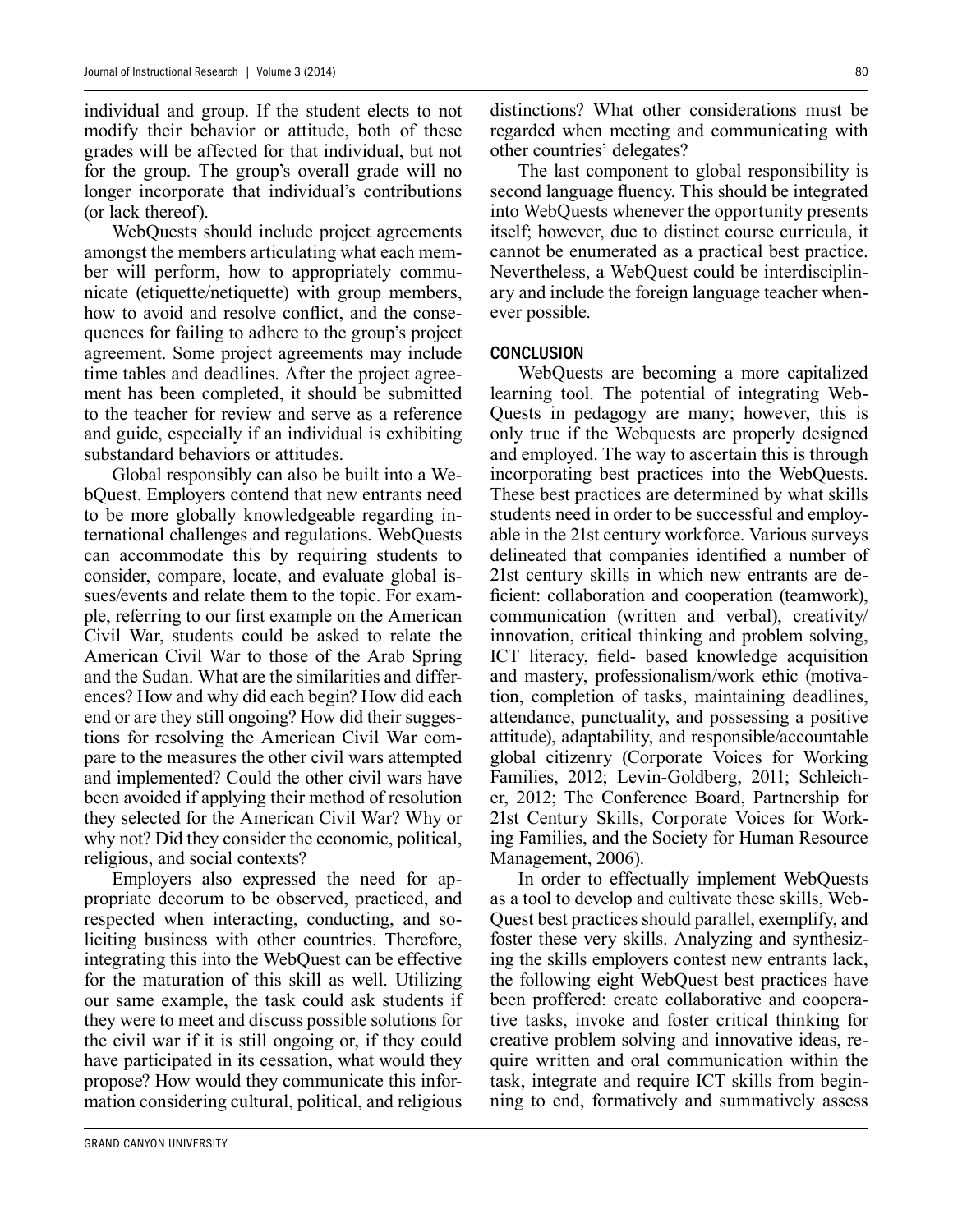for knowledge acquisition, incorporate various learning styles into the task encouraging adaptability, create authentic, applicable, relevant real world tasks, and embed individual and global accountability and responsibility into the task. It is imperative we prepare our learners for the 21st century global workforce. Utilizing WebQuests as a conduit to accomplishing this is prudent and attainable if it embodies and includes the proposed best practices. The future is here; our learners need to catch-up to it and we, as educators, need to better teach these requisites.

# References

- Alexa. (2012). *Analytics for any website.* Retrieved from http:// www.alexa.com
- The Conference Board, Inc., Partnership for 21st Century Skills, Corporate Voices for Working Families, and Society for Human Resource Management. (2006). *Are they ready to work?: Employers' perspectives on the basic knowledge and applied skills of new entrants to the 21st century U.S. workforce.* Retrieved from http://www.p21.org/storage/documents/ FINAL\_REPORT\_PDF09-29-06.pdf
- Corporate Voices for Working Families. (2012, September). *A talent development solution: Exploring business drivers and returns in learn and earn partnerships.* Retrieved from http:// corporatevoices.org/system/files/LearnEarn\_Report2\_web. pdf
- Darling-Hammond, L. & Austin. K. (n. d.). *Session 11 Lessons for life: Learning and transfer.* Retrieved from http://www.learner. org/courses/learningclassroom/support/11\_learning\_transfer. pdf
- Dobbs, L. (2004). *Exporting America: Why corporate greed is shipping American jobs overseas.* New York: Warner Books.
- Dodge, B. (1997, May 5). *Some thoughts about WebQuests.* Retrieved from http://webquest.sdsu.edu/about\_webquests.html
- Education Northwest. (n.d.). *About 6+1 Trait® Writing.* Retrieved from http://educationnorthwest.org/resource/949
- Egan, T., & Education Testing Services. (n. d.). *ICT literacy assessment: Information and communication technology.* Retrieved from http://www.ncahlc.org/download/ annualmeeting/05Handouts/GSUN0145k\_Egan.pdf
- Erlandson, C., Saskatchewan Teachers' Federation, & University of Regina. (n.d). *Rubrics: When? Where? How: Connecting the pieces.* Saskatchewan Instructional Development and Research Unit. Retrieved from http://www.education.gov.sk.ca/ Default.aspx?DN=c300841e-940f-48ac-867d-dc7d5fbcc575
- Friedman, T. L. (2008). *Hot, flat, and crowded: Why we need a green revolution-- and how it can renew America.* New York: Farrar, Straus and Giroux.
- Freidman, T. L. (2005). *The world is flat: A brief history of the twenty-first century.* New York: Farrar, Straus and Giroux.
- Harris, R. (2012). *Introduction to creative thinking.* Retrieved from http://www.virtualsalt.com/crebook1.htm